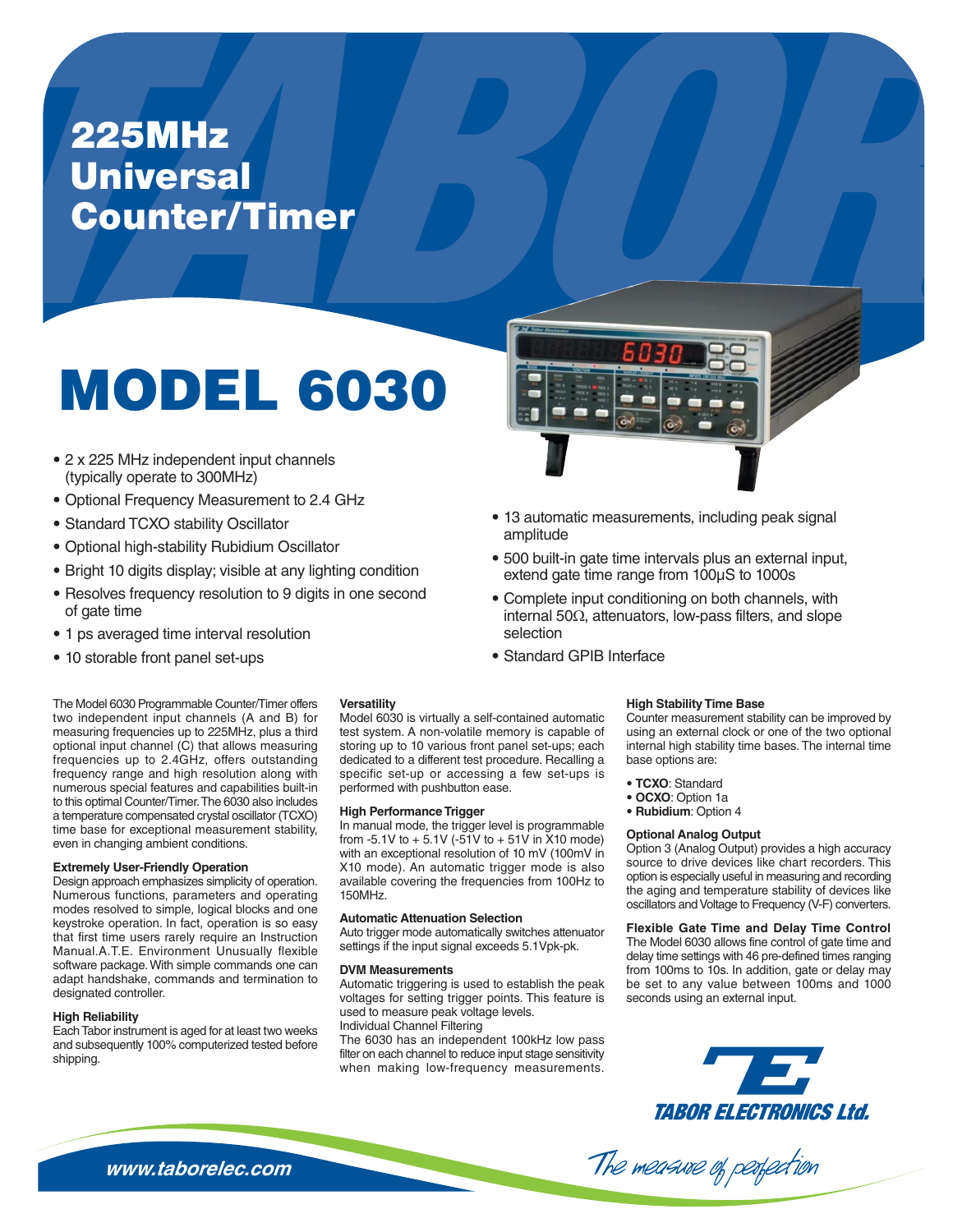## **225MHz Universal Counter/Timer**

## **Model 6030**



#### **Service and Support**

Beyond providing precision Test & Measurement instruments, Tabor Electronics provides unparalleled service and support, and is continuously finding new ways to bring added value to its customers.

Our after-sales services are comprehensive. They include all types of repair and calibration, and a single point of contact that you can turn to whenever you need assistance. As part of our extensive support, we offer individualized, personal attention Help Desk, both online and offline, via e-mail, phone or fax.

Tabor Electronics maintains a complete repair and calibration lab as well as a standards laboratory in Israel and USA. Service is also available at regional authorized repair/calibration facilities.

Contact Tabor Electronics for the address of service facilities nearest you.

#### **Applications**

For expert technical assistance with your specific needs and objectives, contact your local sales representative or our in-house applications engineers.

**Manuals, Drivers, and Software Support** Every instrument comes equipped with a dedicated manual, developer libraries, IVI drivers, and software. However, if your specific manual is lost or outdated, Tabor Electronics makes it possible to log-on to its Download Center and get the latest data "in a click".

#### **Product Demonstrations**

If your application requires that you evaluate an instrument before you purchase it, a handson demonstration can be arranged by contacting your local Tabor Electronics representative or the Sales Department at our Corporate Headquarters.

#### **Three-year Warranty**

Every Tabor Electronics instrument comes with a three-year warrantee. Each one has full test results, calibration certificate, and CD containing product's manual and complete software package. Our obligation under this warranty is to repair or replace any instrument or part thereof which, within three years after shipment, proves defective upon examination. To exercise this warranty, write or call your local Tabor representative, or contact Tabor Headquarters and you will be given prompt assistance and shipping instructions.



The measure of perfection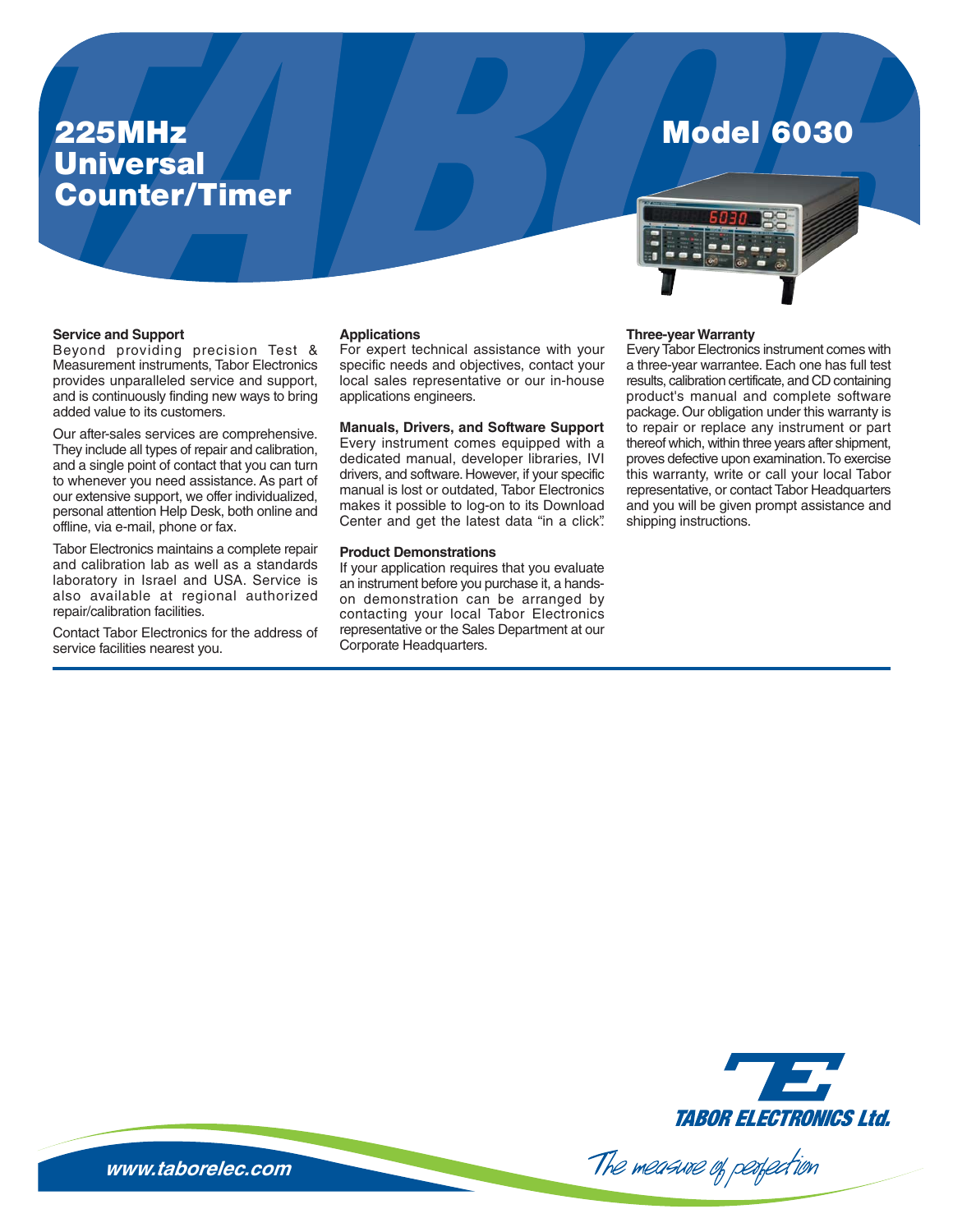## **Specification 225MHz Universal Counter/Timer**



#### **INPUT CHARACTERISTICS** (CHANNELS A & B)

**RANGE** 

DC coupled: 0 to 225MHz **AC** coupled  $1MO:$ 30Hz to 225MHz 50 $\Omega$ : 1MHz to 225MHz **SENSITIVITY (X1)** 25mV rms sine wave: 0 to 100MHz 50mV rms sine wave: 100MHz to 200MHz 75mV rms sine wave: 200MHz to 225MHz 75mVp-p: 5ns min pulse width **SIGNAL OPERATING RANGE**  $\overline{X1}$ :  $-5.00Vdc$  to  $+5.00Vdc$  $X10:$  $-50.0$ Vdc to  $+50.0$ Vdc **DYNAMIC RANGE (X1)** 75mV - 5Vp-p: 0 to 100MHz 150mV - 2.5Vp-p: 100MHz to 225MHz Coupling: AC or DC, switchable Impedance: 1M $\Omega$  or 50 $\Omega$  nominal shunted by less than 45pF, switchable Slope: Independent selection of + or - slope, switchable Low Pass Filter: -3db nominal at 100KHz, switchable **DAMAGE LEVEL (AC or DC)**  $50V:$ 5Vrms  $1M\acute{y}$  (X1): DC to 2kHz - 200V  $(DC + peak AC)$ 2KHz to 100KHz - 4x10E5 Vrms Hz/Freq. Above 100KHz - 5Vrms 1Mý (X10): DC to 20kHz - 200V  $(DC + peak AC)$ 20KHz to 100KHz - 4x10E6 Vrms Hz/Freq. Above 100KHz - 50Vrms Manual Attenuator: X1 or X10 nominal, switchable

#### **AUTO TRIGGER LEVEL CHARACTERISTICS (CHANNELS A & B)**

**TRIGGER LEVEL RANGE** (automatic mode):  $-50.0$  Vdc to  $+50.0$  Vdc

#### **FREQUENCY RANGE**

| DC coupled:               | 100Hz to 150MHz<br>(typically 225mHz) |
|---------------------------|---------------------------------------|
| <b>AC</b> coupled<br>1MO: | 100Hz to 150MHz                       |

| 1MHz to 150MHz     |
|--------------------|
| (typically 225mHz) |

#### **NOTES:**

 $50\Omega$ :

- Auto trigger is disabled in the following functions: 1. Totalize B and Frequency C.
- $2.$ Auto trigger function requires that a repetitive signal be present at the input connector.

#### $\mathbf{A}^{\dagger}$ -- --------------

| AU IO AI I ENUATION         |                                                                                                                                                                                  |
|-----------------------------|----------------------------------------------------------------------------------------------------------------------------------------------------------------------------------|
| Mode:                       | Automatically enabled with<br>the Auto Trigger.                                                                                                                                  |
| X10 attenuator:             | Automatically enabled when<br>either peak is greater than 5.1V<br>or when the difference between<br>maximum and minimum peaks<br>exceeds 5.1V.                                   |
|                             | Minimum amplitude: 100mV rms sine wave,<br>280 mV p-p                                                                                                                            |
| <b>MANUAL TRIGGER LEVEL</b> | <b>CHARACTERISTICS (CHANNEL A AND B)</b>                                                                                                                                         |
| <b>RANGE</b>                |                                                                                                                                                                                  |
| X1:                         | $-5.00Vdc$ to $+5.00Vdc$                                                                                                                                                         |
| X10:                        | $-50.0$ Vdc to $+50.0$ Vdc                                                                                                                                                       |
| <b>PRESET</b>               |                                                                                                                                                                                  |
| X1:                         | 0.00Vdc                                                                                                                                                                          |
| X10:                        | $00.0$ Vdc                                                                                                                                                                       |
| <b>RESOLUTION</b>           |                                                                                                                                                                                  |
| X1:                         | 10mV                                                                                                                                                                             |
| X10:                        | 100mV                                                                                                                                                                            |
| <b>SETTING ACCURACY</b>     |                                                                                                                                                                                  |
| X1:                         | $\pm$ (35mV +2% of the reading)                                                                                                                                                  |
| X10:                        | $\pm$ (350mV +2% of the reading)                                                                                                                                                 |
| <b>FREQUENCY A, B MODE</b>  |                                                                                                                                                                                  |
| changes to 100MHz)          | Reciprocal below 10MHz and when EXT GATE<br>mode or HOLD mode are selected. Conventional<br>above 10MHz. The instrument automatically<br>selects mode of operation. (10MHz above |
| <b>RECIPROCAL FREQUENCY</b> |                                                                                                                                                                                  |

### **MEASUREMENT CHARACTERISTICS**

| Range:                 | 0.01Hz to 225MHz                                                 |
|------------------------|------------------------------------------------------------------|
| $LSD^{(1)}$ displayed: | 4ns x frequency                                                  |
|                        | gate time.                                                       |
|                        | e.g. min 9 digits in one second of gate time                     |
|                        | <b>Resolution:</b> $\pm$ LSD (1.4xTrig error <sup>2</sup> xFreq) |
|                        | gate time                                                        |
|                        |                                                                  |

**Accuracy:** ±resolution ±Time Base Error®xFreq

## **Model 6030**



#### **CONVENTIONAL FREQUENCY MEASUREMENT CHARACTERISTICS**

| Range:<br>LSD(1) Displayed:                                 | 0.01Hz to 225MHz |
|-------------------------------------------------------------|------------------|
| <b>Resolution:</b> ±LSD (1.4xTrig error <sup>2</sup> xFreq) | gate time        |
|                                                             | gate time        |

**Accuracy:** ±resolution ±Time Base Error®xFreq

#### **FREQUENCY C** (AVAILABLE WITH OPTION 2 ONLY)

| Mode:                         | Reciprocal mode only          |
|-------------------------------|-------------------------------|
| Range:                        | 50MHz to 2400MHz              |
| Input Impedance:              | $50\Omega$ , AC coupled       |
| Sensitivity:                  | 15mV to 2400MHz               |
| <b>Dynamic Range:</b>         | 15mV rms to 4V rms            |
| VSWR:                         | $<$ 2:1 (typically 1.5:1)     |
| Damage Level:                 | AC, 5V rms; DC, $\pm$ 40V     |
| LSD <sup>(1)</sup> Displayed: | Same as for Frequency A and B |
| <b>Resolution:</b>            | Same as for Frequency A and B |
| <b>Accuracy:</b>              | Same as for Frequency A and B |

#### PERIOD A, PULSE A TIME INTERVAL A TO B

| <b>RANGE</b>                       |                                                      |
|------------------------------------|------------------------------------------------------|
| Period A, Pulse A: 2ns to 2000s    |                                                      |
| Time Interval A to B: Ons to 2000s |                                                      |
| LSD <sup>(1)</sup> DISPLAYED       |                                                      |
| Below 20s:                         | 1ns                                                  |
| Above 20s:                         | $5 \times$ Time $\times$ 10 <sup>-10</sup> s         |
| <b>RESOLUTION</b>                  |                                                      |
| Below 20s:                         | $\pm$ 2 LSD $\pm$ start trigger error <sup>(2)</sup> |
|                                    | $\pm$ stop trigger error <sup>(2)</sup>              |
| Above 20s:                         | $11$ SD                                              |
| <b>Accuracy:</b>                   | $\pm$ resolution $\pm$ (Time Base                    |
|                                    | error <sup>(3)</sup> x Time)±Trig level              |
|                                    | timing error <sup>(4)</sup> $\pm$ 1ns                |
| <b>PERIOD A - AVERAGED (*)</b>     |                                                      |

| Range:                        | 8ns to 10s                                                 |
|-------------------------------|------------------------------------------------------------|
| LSD <sup>(1)</sup> Displayed: | 4ns x Period                                               |
|                               | gate time                                                  |
|                               | e.g. min 9 digits in 1 second of gate time.                |
| <b>Resolution:</b>            |                                                            |
|                               | $\pm$ LSD $\pm$ (1.4 x Trig error <sup>(2)</sup> x Period) |

The measure of perfection

gate time **Accuracy:** ±resolution ±Time Base error® x Period Number of **Periods Averaged:**  $N =$  Gate time Period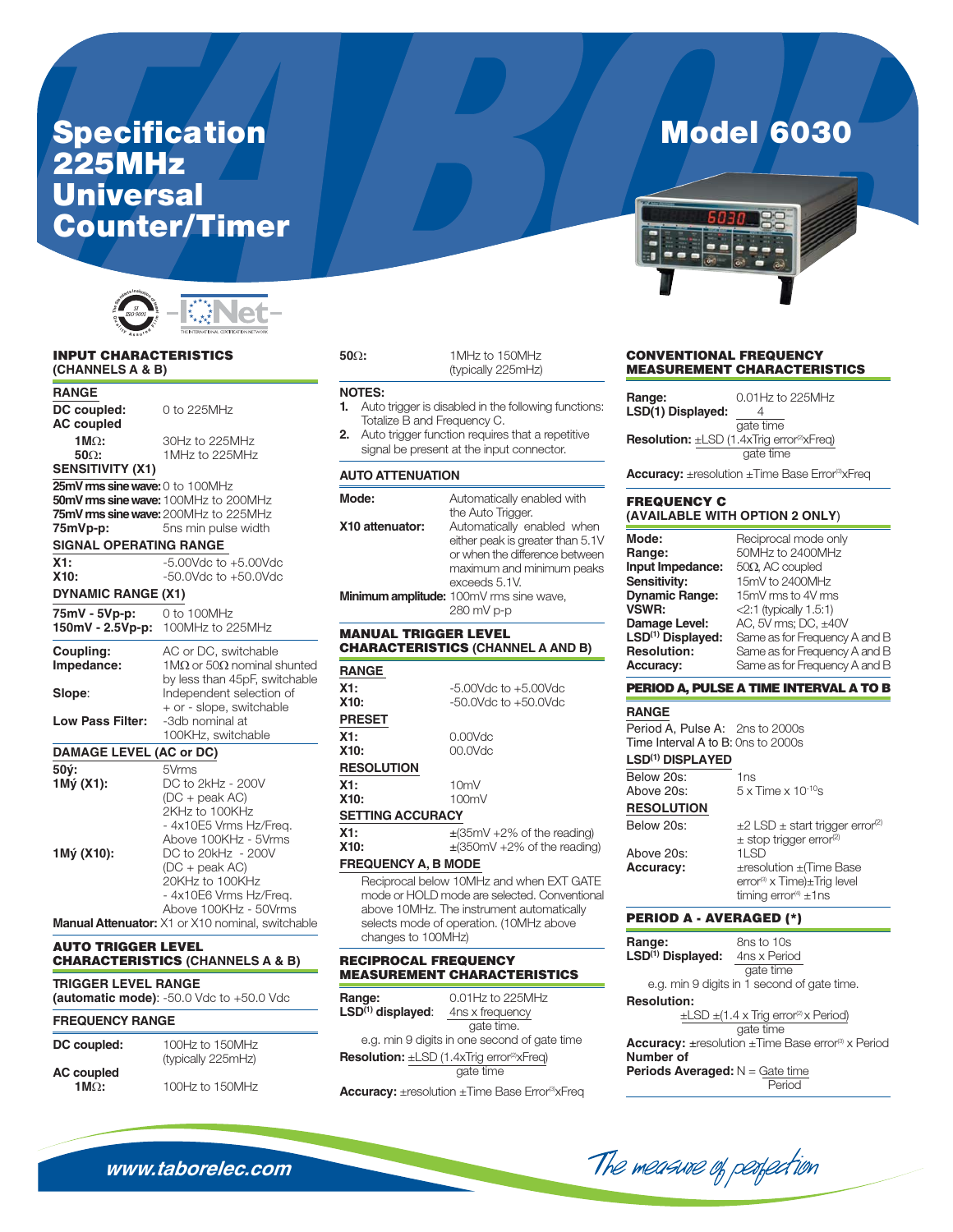# Specification<br>225MHz<br>Universal **Counter/Timer**



#### PULSE A, TIME INTERVAL A TO B -**AVERAGED (\*)**

| Pulse A:<br>$5ns$ to $10s$<br><b>Time Interval A to B:</b> -3ns to 10s. A and B signals<br>must have the same<br>repetition rate.<br>LSD <sup>(1)</sup> Displayed:<br>4 ns<br>ন⊼<br><b>Resolution:</b><br>$\pm$ (1LSD + 10ps)<br>$\pm$ resolution $\pm$ Trig error <sup>(2)</sup><br><b>Accuracy:</b><br>$\sqrt{N}$<br>+Time Base error® x Time +1ns<br>Dead Time<br>20ns minimum<br>Stop to Start:<br><b>Number of Samples</b><br>N = gate time x Frequency A<br>Averaged: | <b>RANGE</b> |  |
|-----------------------------------------------------------------------------------------------------------------------------------------------------------------------------------------------------------------------------------------------------------------------------------------------------------------------------------------------------------------------------------------------------------------------------------------------------------------------------|--------------|--|
|                                                                                                                                                                                                                                                                                                                                                                                                                                                                             |              |  |
|                                                                                                                                                                                                                                                                                                                                                                                                                                                                             |              |  |
|                                                                                                                                                                                                                                                                                                                                                                                                                                                                             |              |  |
|                                                                                                                                                                                                                                                                                                                                                                                                                                                                             |              |  |
|                                                                                                                                                                                                                                                                                                                                                                                                                                                                             |              |  |
|                                                                                                                                                                                                                                                                                                                                                                                                                                                                             |              |  |
|                                                                                                                                                                                                                                                                                                                                                                                                                                                                             |              |  |

#### **PHASE A TO B - AVERAGED (\*)**

| Range:                                    | 0 to $360^{\circ}$ x (1 - 20ns x Freq A).             |
|-------------------------------------------|-------------------------------------------------------|
| Example:                                  | 0 to 359.99° at 1KHz                                  |
|                                           | 0 to 180.0 $^{\circ}$ at 25MHz                        |
| <b>Frequency Range:</b>                   | $0.1$ Hz to $25$ MHz.                                 |
|                                           | A and B signals must have                             |
|                                           | the same frequency.                                   |
| LSD <sup>(1)</sup> Displayed:             | 4ns x $360^{\circ}$ x (1+ $\sqrt{N}$ )                |
|                                           | gate time                                             |
|                                           | or 0.01°, whichever is greater                        |
| <b>Resolution:</b>                        | $+1LSD$                                               |
| <b>Accuracy:</b>                          | $\pm$ resolution $\pm$ 1 ns x Freg A x 360 $^{\circ}$ |
|                                           | $\pm$ Trigger error <sup>(2)</sup> x Freq A x 360°    |
|                                           |                                                       |
| Number of                                 |                                                       |
| <b>Cycles Averaged:</b><br><b>Minimum</b> | $N =$ gate time x Frequency A                         |
| Amplitude:                                | 100mV rms sine wave                                   |
|                                           |                                                       |

(\*) In Averaged measurements, no phase relationship is allowed between the external source to the instrument's Time Base.

#### **TOTALIZE B**

#### **GATE MODES (\*)**

| Infinite:                       | Iotalizing on B indefinitely   |
|---------------------------------|--------------------------------|
| Totalize by A:                  | Totalizing on B during pulse   |
|                                 | duration on A                  |
| Totalize by AA:                 | Totalizing on B between a pair |
|                                 | of two consecutive transitions |
|                                 | of the same direction on A     |
| Totalizing Range: 0 to 10e16 -1 |                                |
| Frequency Range: 0 to 120MHz    |                                |
|                                 |                                |

#### **Dead Time** Stop to Start<sup>(7)</sup>:

| LSD <sup>(1)</sup> Displayed:<br><b>Resolution:</b> | transition to the next start transition<br>1 count of channel B input signal<br>$1$ LSD |
|-----------------------------------------------------|-----------------------------------------------------------------------------------------|
| <b>ACCURACY</b>                                     |                                                                                         |
| Infinite:                                           | Same as LSD                                                                             |
| Totalize by A:                                      | $\pm$ pulse rep rate B x Trig <sup>®</sup> error A                                      |
|                                                     | total counts B                                                                          |
| <b>Totalize by AA:</b>                              | Same as for Totalize by A                                                               |
|                                                     | (*) Polarity of gate transition is front panel selectable.                              |

20ns minimum between stop

#### **RATIO A/B**

x1:

| <b>FREQUENCY RANGE</b>                    |                                                                                                                                                                               |  |
|-------------------------------------------|-------------------------------------------------------------------------------------------------------------------------------------------------------------------------------|--|
| А.<br>B:<br>LSD <sup>(1)</sup> Displayed: | 0.01Hz to 225MHz<br>0.01Hz to 225MHz<br>4 x Ratio<br>Freq A x gate time                                                                                                       |  |
| <b>Resolution:</b>                        | $\pm$ LSD $\pm$ Trig error B <sup>(2)</sup> x Ratio<br>gate time                                                                                                              |  |
| <b>Accuracy:</b>                          | Same as resolution                                                                                                                                                            |  |
| <b>RATIO C/B</b>                          |                                                                                                                                                                               |  |
| <b>FREQUENCY RANGE</b>                    |                                                                                                                                                                               |  |
| C:<br>B:<br>LSD <sup>(1)</sup> Displayed: | 50MHz to 2400MHz<br>10Hz to 225MHz<br>4 x Ratio<br>Freg B x gate time                                                                                                         |  |
| <b>Resolution:</b><br><b>Accuracy:</b>    | $+$ l SD<br>Same as resolution                                                                                                                                                |  |
| V PEAK A                                  |                                                                                                                                                                               |  |
| Operation:                                | Maximum and minimum peaks<br>of Channel A input signal are<br>simultaneously displayed, each<br>with 3 digits. Decimal points<br>and polarity are automatically<br>displayed. |  |
| <b>FREQUENCY RANGE</b>                    |                                                                                                                                                                               |  |
| Fast rate:<br>Slow rate:                  | 100Hz to 10MHz<br>40Hz to 10MHz                                                                                                                                               |  |
| <b>Dynamic range:</b>                     | 280mV p-p to 51Vp-p                                                                                                                                                           |  |

## **RESOLUTION**  $10 \text{ mV}$ x10:

| 100mV. Attenuator is automatically  |
|-------------------------------------|
| activated if either the positive or |
| the negative peaks of the input     |
| signal exceeds ±5.1V or when the    |
| peak to peak voltage exceeds        |
| 5.1V                                |

Accuracy: ±resolution ±0.1(Vpos pk - Vneg pk) ±35mV

## **Model 6030**



| <b>DELAY</b>                                                    |                                                                                                                                  |
|-----------------------------------------------------------------|----------------------------------------------------------------------------------------------------------------------------------|
| <b>Operation:</b>                                               | Active only with Time<br>Measurements first input<br>transition opens the gate. Delay<br>inhibits the consequent<br>transitions. |
| Modes:                                                          | Internal through front panel<br>programming or externally<br>applied through rear panel BNC.                                     |
| Internal range:                                                 | 100µs to 100s<br>1s                                                                                                              |
| <b>Preset position:</b><br><b>External range:</b>               | 100µs to 2000s                                                                                                                   |
| <b>GATE TIME</b>                                                |                                                                                                                                  |
| Modes:                                                          | Internal through front panel<br>programming or externally<br>applied through rear panel BNC.                                     |
| Internal range:                                                 | 100µs to10s or one period                                                                                                        |
| <b>External range:</b>                                          | of the input.<br>100µs to 1000s. Ext gate not<br>available with Time                                                             |
|                                                                 | measurements, Totalize B and<br>Time Interval A to B                                                                             |
| <b>Preset position:</b><br><b>External</b>                      | 1s                                                                                                                               |
| gate delay <sup>(6)</sup> :                                     | <10µs                                                                                                                            |
| <b>EXTERNAL ARMING (TRIGGER)</b>                                |                                                                                                                                  |
| <b>Operation:</b>                                               | Arms the instrument when set<br>to HOLD mode.                                                                                    |
| Trigger Delay <sup>(5)</sup> :<br><b>Minimum</b>                | $< 50 \mu s$                                                                                                                     |
| Pulse width:                                                    | $10\mus$                                                                                                                         |
| <b>AND ARMING</b>                                               | <b>EXTERNAL INPUT - GATE, DELAY,</b>                                                                                             |
| Input:<br>Input Impedance:<br>Logic:                            | TTL levels, via rear panel BNC<br>$1K\Omega$ nominal<br>Positive true                                                            |
| <b>STANDARD TCXO TIME BASE</b>                                  |                                                                                                                                  |
| Frequency:<br><b>Aging Rate:</b><br>Stability:<br>Line Voltage: | 10MHz<br>$< 0.1$ ppm/month<br>< 1 ppm, 0 to $50^{\circ}$ C<br>0.1ppm for 10% change                                              |
| <b>Clock IN/OUT:</b>                                            | (short term)<br>Selected with an internal switch                                                                                 |
| <b>External Time</b><br><b>Base Input:</b>                      | Rear Panel BNC accepts 1,<br>5 or 10MHz TTL, Selected<br>via an internal switch                                                  |
| <b>Time Base Out:</b>                                           | 10MHz, >2 V from a $50\Omega$<br>SOI IMA                                                                                         |

The measure of peopection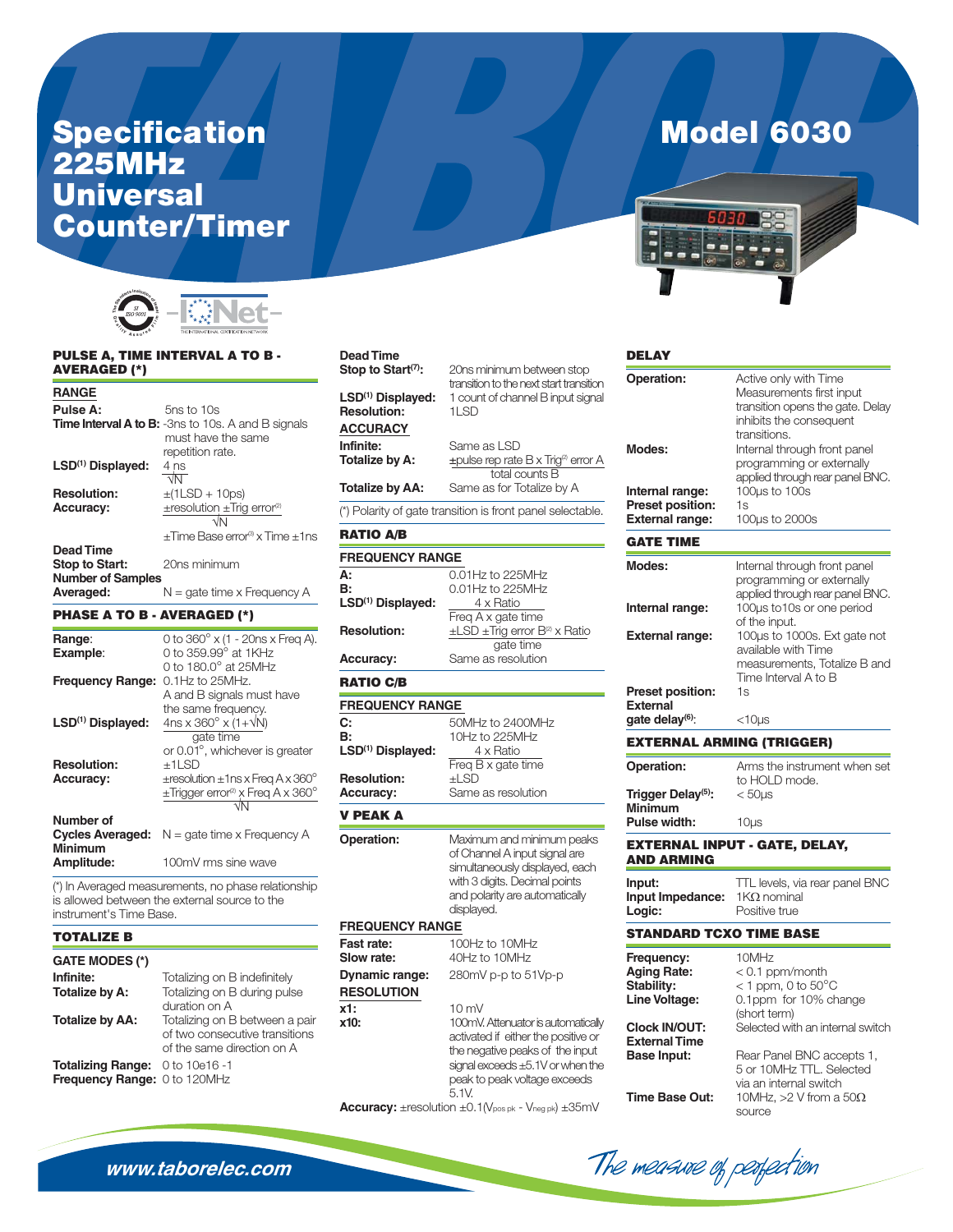# Specification<br>225MHz<br>Universal **Counter/Timer**



#### **GPIB INTERFACE**

### **GENE**

| <b>Multiline</b><br>DCL, LLO, SDC, GET, GTL,<br>Commands:<br>UNT, UNL, SPE, SPD<br>Uniline<br>IFC, REN, EOI, SRQ, ATN<br>Commands:<br>Interface<br><b>Functions:</b><br>SH1, AH1, T6, TE0, L4, LE0, C0,<br>SR1, RL1, PP0, DC1, DT1, E1<br>Data Output<br>Format Reading:<br>With prefix 18 ASCII characters<br>plus terminator. Without prefix<br>- 14 ASCII characters plus<br>terminator<br>Gate/Delay time<br>and trigger level:<br>With prefix - 9 ASCII characters<br>plus terminator or. Without prefix<br>- 5 ASCII characters plus<br>terminator<br>Data Output<br>Single Shot:<br>One reading taken with each<br>trigger command.<br>Four readings/second, formatted.<br>Normal Mode:<br>Fast Mode:<br>Up to 100 reading/second,<br>formatted.<br><b>Address selection:</b> Front panel controls. Address<br>is stored in a non-volatile<br>memory. | Programmable<br>Controls: | All front panel controls except<br>POWER switch |
|--------------------------------------------------------------------------------------------------------------------------------------------------------------------------------------------------------------------------------------------------------------------------------------------------------------------------------------------------------------------------------------------------------------------------------------------------------------------------------------------------------------------------------------------------------------------------------------------------------------------------------------------------------------------------------------------------------------------------------------------------------------------------------------------------------------------------------------------------------------|---------------------------|-------------------------------------------------|
|                                                                                                                                                                                                                                                                                                                                                                                                                                                                                                                                                                                                                                                                                                                                                                                                                                                              |                           |                                                 |
|                                                                                                                                                                                                                                                                                                                                                                                                                                                                                                                                                                                                                                                                                                                                                                                                                                                              |                           |                                                 |
|                                                                                                                                                                                                                                                                                                                                                                                                                                                                                                                                                                                                                                                                                                                                                                                                                                                              |                           |                                                 |
|                                                                                                                                                                                                                                                                                                                                                                                                                                                                                                                                                                                                                                                                                                                                                                                                                                                              |                           |                                                 |
|                                                                                                                                                                                                                                                                                                                                                                                                                                                                                                                                                                                                                                                                                                                                                                                                                                                              |                           |                                                 |
|                                                                                                                                                                                                                                                                                                                                                                                                                                                                                                                                                                                                                                                                                                                                                                                                                                                              |                           |                                                 |
|                                                                                                                                                                                                                                                                                                                                                                                                                                                                                                                                                                                                                                                                                                                                                                                                                                                              |                           |                                                 |
|                                                                                                                                                                                                                                                                                                                                                                                                                                                                                                                                                                                                                                                                                                                                                                                                                                                              |                           |                                                 |
|                                                                                                                                                                                                                                                                                                                                                                                                                                                                                                                                                                                                                                                                                                                                                                                                                                                              |                           |                                                 |

| GENERAL                 |                                                          |
|-------------------------|----------------------------------------------------------|
| <b>Display Rate:</b>    |                                                          |
| Normal:                 | Approximately four                                       |
|                         | measurements per second                                  |
| Hold:                   | Single shot measurement, one                             |
|                         | measurement taken with each                              |
|                         | press of the RESET button                                |
| Fast:                   | Approximately 100                                        |
|                         | measurements per second                                  |
| Arming:                 | Each channel is armed by it's                            |
|                         | own signal                                               |
| Reset:                  | Clears front panel display and                           |
|                         | begins a new measurement                                 |
|                         | cycle                                                    |
| <b>Trigger Level</b>    |                                                          |
| Outputs:                |                                                          |
|                         | DC Outputs via rear panel<br>terminals, not adjusted for |
|                         | attenuator                                               |
|                         |                                                          |
| Accuracy:               | DC (X1)±35mV±2% of trigger                               |
|                         | level reading.                                           |
| Output                  |                                                          |
| impedance:              | $1K\Omega$ , $1\%$                                       |
| Display:                | 10 digits seven segments                                 |
|                         | LED 0.56" high. 2 digits for                             |
|                         | engineering notations. Operator                          |
|                         | may select through front panel                           |
|                         | programming the number of                                |
|                         | digits to be displayed. Selection                        |
|                         | may range from 3 to 10 most                              |
|                         | significant digits.                                      |
| Decimal Point:          | Automatically selected.                                  |
| Gate:                   | LED indicator lights when gate                           |
|                         | is open.                                                 |
| Set-ups:                | Ten measurement set-ups,                                 |
|                         | including trigger levels                                 |
|                         | gate/delay time, input                                   |
|                         | conditioning and measurement                             |
|                         | rate may be stored in memory                             |
|                         | and subsequently recalled.                               |
|                         | When AC mains power is                                   |
|                         | removed, a non-volatile memory                           |
|                         | will preserve the stored setups                          |
|                         | for a typical period of 5 years.                         |
| Operating               |                                                          |
| Temperature:            | 0 to 40°C ambient,                                       |
|                         | 0 to 80% relative humidity                               |
| <b>Storage</b>          |                                                          |
| temperature:            | $-25$ to $65^{\circ}$ C                                  |
| Power                   |                                                          |
| Requirements:           | 115/230Vrms±10%                                          |
|                         | 48-60Hz, 30W max                                         |
| <b>Voltage</b>          |                                                          |
| <b>Range Selection:</b> | Rear panel switch                                        |
|                         |                                                          |
|                         |                                                          |



**Model 6030** 

|                         | Warm-up:                                                               | 1 hour to rated accuracy and<br>stability                                              |
|-------------------------|------------------------------------------------------------------------|----------------------------------------------------------------------------------------|
| k                       | <b>Dimensions:</b><br>Weight:<br>EMC:                                  | 87 x 210 x 390 (H x W x D)<br>approximately 4kg<br>CE marked                           |
| one<br>ach              | <b>Reliability:</b>                                                    | MTBF per MIL-HDBK-217E,<br>25°C, Ground Benign                                         |
| ï                       | Safety:                                                                | Designed to meet IEC 1010-1,<br>UL 3111-1, CSA 22.2 #1010                              |
| J<br>it's               | Workmanship<br><b>Standards:</b><br><b>Supplied</b>                    | Conform to IPC-A-610D                                                                  |
| and<br>ht               | <b>Accessories:</b>                                                    | Power Cord, CD containing<br>Operating Manual and<br>developer libraries.              |
|                         | <b>Warranty:</b>                                                       | 3 years standard                                                                       |
|                         | <b>OPTIONS</b>                                                         |                                                                                        |
| ger                     | <b>OPTION 1 - OCXO</b>                                                 |                                                                                        |
|                         | Frequency:<br><b>Aging Rate:</b><br>Stability:<br><b>External Time</b> | 10MHz<br>< 0.1ppm/year<br>$<$ 0.1ppm, 0 to 50 $^{\circ}$ C                             |
| r<br>ator<br>anel<br>of | <b>Base Input:</b>                                                     | <b>Rear Panel BNC</b><br>accepts 1,5 or 10MHz TTL.<br>Selected via an internal switch. |
| ction                   | Time Base Out:                                                         | 10MHz > 2V                                                                             |
| ost                     | <b>OPTION 2 - 2.4GHz CHANNEL C</b>                                     |                                                                                        |
| gate                    | Range:                                                                 | 50MHz to 2.4GHz<br>(typically to 2.7GHz)                                               |
| ,                       | Sensitivity:<br><b>VSWR:</b><br>Input Impedance:                       | 15mV rms to 2.4GHz;<br><2:1 (typically 1.5:1)<br>50ý nominal                           |
| nent                    | <b>Dynamic Range:</b><br>Coupling:                                     | 15mV to 4Vrms<br>AC                                                                    |
| hory                    | Damage Level:                                                          | AC, 5V rms; DC, ±40V                                                                   |
| nory<br>tups<br>are     |                                                                        |                                                                                        |

The measure of perfection